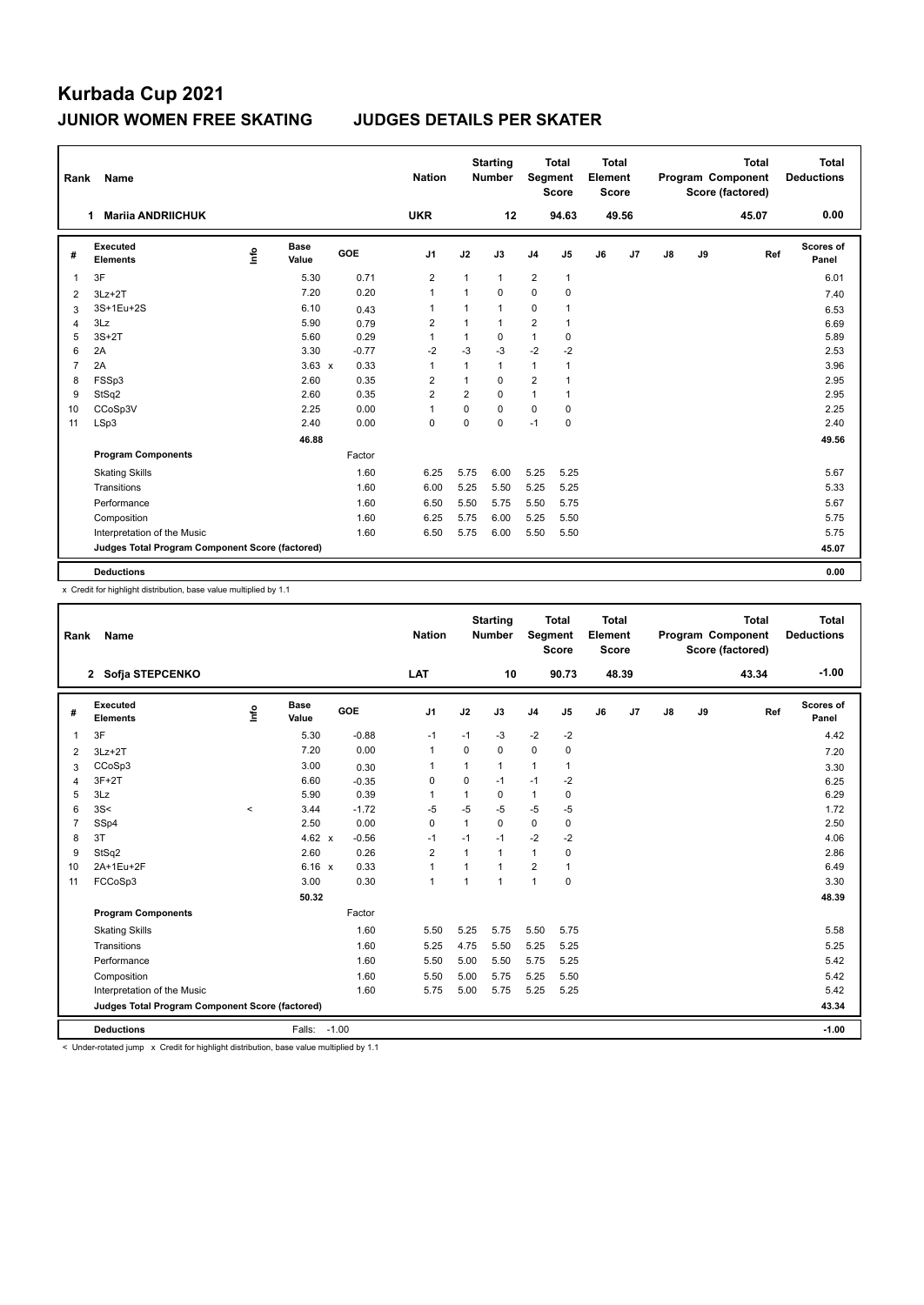| Rank           | <b>Name</b>                                     |       |                      |         | <b>Nation</b>  |                | <b>Starting</b><br>Number | Segment        | <b>Total</b><br><b>Score</b> | Total<br>Element<br><b>Score</b> |       |    |    | <b>Total</b><br>Program Component<br>Score (factored) | Total<br><b>Deductions</b> |
|----------------|-------------------------------------------------|-------|----------------------|---------|----------------|----------------|---------------------------|----------------|------------------------------|----------------------------------|-------|----|----|-------------------------------------------------------|----------------------------|
|                | Ksenija AGAFONOVA<br>3                          |       |                      |         | <b>FIN</b>     |                | 8                         |                | 78.62                        |                                  | 36.22 |    |    | 42.40                                                 | 0.00                       |
| #              | Executed<br><b>Elements</b>                     | ۴     | <b>Base</b><br>Value | GOE     | J <sub>1</sub> | J2             | J3                        | J <sub>4</sub> | J5                           | J6                               | J7    | J8 | J9 | Ref                                                   | Scores of<br>Panel         |
| $\overline{1}$ | 1Lz                                             |       | 0.60                 | $-0.02$ | 0              | $-1$           | 0                         | $-1$           | 0                            |                                  |       |    |    |                                                       | 0.58                       |
| 2              | 3T+1Eu+3S<                                      | $\,<$ | 8.14                 | $-0.84$ | $-2$           | $-2$           | $-1$                      | $-4$           | $-2$                         |                                  |       |    |    |                                                       | 7.30                       |
| 3              | 2A                                              |       | 3.30                 | 0.33    | 1              | 0              | 1                         | $\mathbf{1}$   | $\overline{2}$               |                                  |       |    |    |                                                       | 3.63                       |
| $\overline{4}$ | 3T                                              |       | 4.20                 | $-1.82$ | $-4$           | $-5$           | $-5$                      | $-4$           | $-3$                         |                                  |       |    |    |                                                       | 2.38                       |
| 5              | FSSp3                                           |       | 2.60                 | 0.26    | $\mathbf{1}$   | $\overline{1}$ | $\overline{2}$            | $\mathbf{1}$   | 1                            |                                  |       |    |    |                                                       | 2.86                       |
| 6              | 3S                                              |       | 4.73 $\times$        | $-0.43$ | $-1$           | $-1$           | $-1$                      | $-1$           | $-1$                         |                                  |       |    |    |                                                       | 4.30                       |
| $\overline{7}$ | $2Lz+2T$                                        |       | $3.74 \times$        | 0.00    | $\mathbf 0$    | $\mathbf 0$    | 0                         | $\mathbf 0$    | 0                            |                                  |       |    |    |                                                       | 3.74                       |
| 8              | $2A < +2T$                                      | <<    | 2.64 x               | $-0.61$ | $-4$           | $-5$           | $-5$                      | $-5$           | $-4$                         |                                  |       |    |    |                                                       | 2.03                       |
| 9              | CCoSp4                                          |       | 3.50                 | $-0.35$ | $-1$           | $-1$           | 1                         | $-2$           | $-1$                         |                                  |       |    |    |                                                       | 3.15                       |
| 10             | StSq3                                           |       | 3.30                 | 0.55    | $\mathbf{1}$   | $\overline{2}$ | $\overline{2}$            | $\mathbf{1}$   | 2                            |                                  |       |    |    |                                                       | 3.85                       |
| 11             | LSp3                                            |       | 2.40                 | 0.00    | $\mathbf 0$    | $\mathbf 0$    | $\mathbf{1}$              | $\mathbf 0$    | $\mathbf 0$                  |                                  |       |    |    |                                                       | 2.40                       |
|                |                                                 |       | 39.15                |         |                |                |                           |                |                              |                                  |       |    |    |                                                       | 36.22                      |
|                | <b>Program Components</b>                       |       |                      | Factor  |                |                |                           |                |                              |                                  |       |    |    |                                                       |                            |
|                | <b>Skating Skills</b>                           |       |                      | 1.60    | 5.00           | 5.50           | 6.00                      | 5.50           | 5.50                         |                                  |       |    |    |                                                       | 5.50                       |
|                | Transitions                                     |       |                      | 1.60    | 4.75           | 4.75           | 5.75                      | 5.25           | 5.25                         |                                  |       |    |    |                                                       | 5.08                       |
|                | Performance                                     |       |                      | 1.60    | 5.00           | 5.25           | 5.75                      | 5.25           | 5.25                         |                                  |       |    |    |                                                       | 5.25                       |
|                | Composition                                     |       |                      | 1.60    | 5.00           | 5.00           | 6.00                      | 5.25           | 5.50                         |                                  |       |    |    |                                                       | 5.25                       |
|                | Interpretation of the Music                     |       |                      | 1.60    | 5.25           | 5.25           | 6.00                      | 5.50           | 5.50                         |                                  |       |    |    |                                                       | 5.42                       |
|                | Judges Total Program Component Score (factored) |       |                      |         |                |                |                           |                |                              |                                  |       |    |    |                                                       | 42.40                      |
|                | <b>Deductions</b>                               |       |                      |         |                |                |                           |                |                              |                                  |       |    |    |                                                       | 0.00                       |

< Under-rotated jump << Downgraded jump x Credit for highlight distribution, base value multiplied by 1.1

| Rank           | <b>Name</b>                                     |    |                      |         | <b>Nation</b> |                | <b>Starting</b><br><b>Number</b> | Segment        | <b>Total</b><br><b>Score</b> | Total<br>Element<br><b>Score</b> |       |    |    | <b>Total</b><br>Program Component<br>Score (factored) | Total<br><b>Deductions</b> |
|----------------|-------------------------------------------------|----|----------------------|---------|---------------|----------------|----------------------------------|----------------|------------------------------|----------------------------------|-------|----|----|-------------------------------------------------------|----------------------------|
|                | 4 Aino SILCHENKO                                |    |                      |         | <b>FIN</b>    |                | $\overline{7}$                   |                | 74.39                        |                                  | 38.39 |    |    | 36.00                                                 | 0.00                       |
| #              | Executed<br><b>Elements</b>                     | ۴ů | <b>Base</b><br>Value | GOE     | J1            | J2             | J3                               | J <sub>4</sub> | J5                           | J6                               | J7    | J8 | J9 | Ref                                                   | Scores of<br>Panel         |
| $\mathbf{1}$   | 2A                                              |    | 3.30                 | 0.11    | 0             | $\mathbf 0$    | 1                                | $\mathbf 0$    | $\mathbf{1}$                 |                                  |       |    |    |                                                       | 3.41                       |
| 2              | 3S                                              |    | 4.30                 | 0.43    | 1             | 1              | 1                                | $\mathbf{1}$   | 1                            |                                  |       |    |    |                                                       | 4.73                       |
| 3              | 3T                                              |    | 4.20                 | 0.00    | 0             | $\mathbf 0$    | 0                                | $\mathbf 0$    | $-1$                         |                                  |       |    |    |                                                       | 4.20                       |
| 4              | FSSp2                                           |    | 2.30                 | $-0.08$ | $\mathbf 0$   | $-1$           | $\mathbf{1}$                     | $\mathbf 0$    | $-1$                         |                                  |       |    |    |                                                       | 2.22                       |
| 5              | CCoSp4                                          |    | 3.50                 | 0.35    | 1             | $\overline{1}$ | 0                                | $\mathbf{1}$   | 1                            |                                  |       |    |    |                                                       | 3.85                       |
| 6              | StSq2                                           |    | 2.60                 | 0.00    | $\Omega$      | $\Omega$       | 0                                | $-1$           | 0                            |                                  |       |    |    |                                                       | 2.60                       |
| $\overline{7}$ | $2Lz+1Lo+2Lo$                                   |    | 4.30                 | 0.00    | 0             | $\Omega$       | 0                                | $\mathbf 0$    | 0                            |                                  |       |    |    |                                                       | 4.30                       |
| 8              | $2A+2T$                                         |    | $5.06 \times$        | 0.00    | $\mathbf{1}$  | $\Omega$       | 0                                | $\mathbf 0$    | $-1$                         |                                  |       |    |    |                                                       | 5.06                       |
| 9              | 2F                                              |    | 1.98 x               | 0.00    | $\Omega$      | $\Omega$       | 0                                | $\Omega$       | 0                            |                                  |       |    |    |                                                       | 1.98                       |
| 10             | $2Lz+2T$                                        |    | $3.74 \times$        | 0.00    | $\Omega$      | $\Omega$       | 0                                | $\mathbf{1}$   | $-1$                         |                                  |       |    |    |                                                       | 3.74                       |
| 11             | CSp3                                            |    | 2.30                 | 0.00    | 0             | $\Omega$       | 0                                | $\mathbf 0$    | $-1$                         |                                  |       |    |    |                                                       | 2.30                       |
|                |                                                 |    | 37.58                |         |               |                |                                  |                |                              |                                  |       |    |    |                                                       | 38.39                      |
|                | <b>Program Components</b>                       |    |                      | Factor  |               |                |                                  |                |                              |                                  |       |    |    |                                                       |                            |
|                | <b>Skating Skills</b>                           |    |                      | 1.60    | 4.75          | 4.50           | 5.00                             | 4.50           | 4.75                         |                                  |       |    |    |                                                       | 4.67                       |
|                | Transitions                                     |    |                      | 1.60    | 4.50          | 4.00           | 4.50                             | 4.50           | 4.25                         |                                  |       |    |    |                                                       | 4.42                       |
|                | Performance                                     |    |                      | 1.60    | 5.00          | 4.50           | 4.50                             | 4.75           | 4.50                         |                                  |       |    |    |                                                       | 4.58                       |
|                | Composition                                     |    |                      | 1.60    | 4.75          | 4.25           | 4.75                             | 4.25           | 4.50                         |                                  |       |    |    |                                                       | 4.50                       |
|                | Interpretation of the Music                     |    |                      | 1.60    | 4.50          | 4.25           | 4.50                             | 4.25           | 4.25                         |                                  |       |    |    |                                                       | 4.33                       |
|                | Judges Total Program Component Score (factored) |    |                      |         |               |                |                                  |                |                              |                                  |       |    |    |                                                       | 36.00                      |
|                | <b>Deductions</b>                               |    |                      |         |               |                |                                  |                |                              |                                  |       |    |    |                                                       | 0.00                       |

x Credit for highlight distribution, base value multiplied by 1.1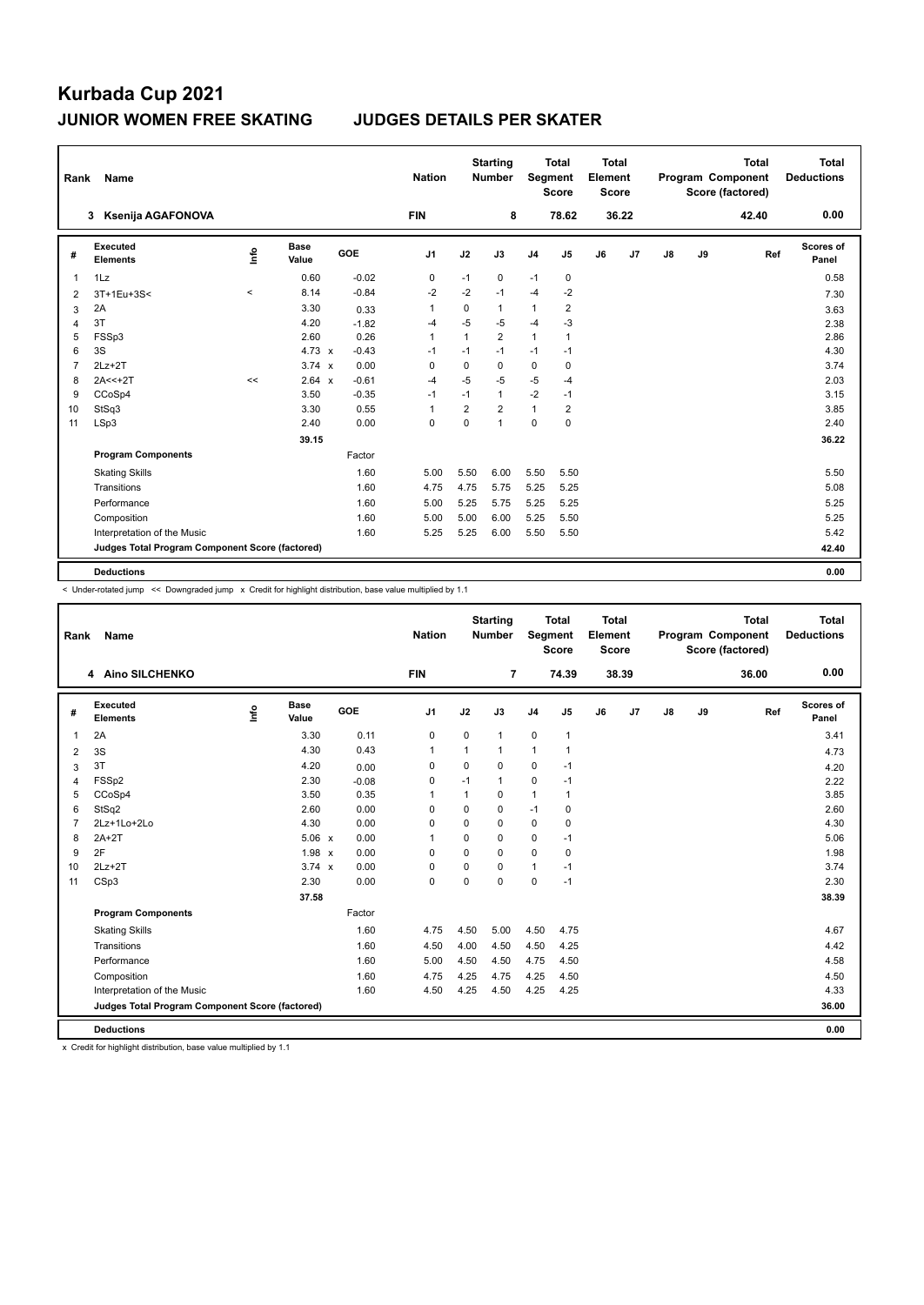| Rank           | Name                                            |         |                      |         | <b>Nation</b>  |                | <b>Starting</b><br><b>Number</b> | Segment        | <b>Total</b><br><b>Score</b> | <b>Total</b><br>Element<br><b>Score</b> |       |    |    | <b>Total</b><br>Program Component<br>Score (factored) | <b>Total</b><br><b>Deductions</b> |
|----------------|-------------------------------------------------|---------|----------------------|---------|----------------|----------------|----------------------------------|----------------|------------------------------|-----------------------------------------|-------|----|----|-------------------------------------------------------|-----------------------------------|
|                | 5 lida MAKI                                     |         |                      |         | <b>FIN</b>     |                | 9                                |                | 69.93                        |                                         | 31.47 |    |    | 39.46                                                 | $-1.00$                           |
| #              | <b>Executed</b><br><b>Elements</b>              | ۴       | <b>Base</b><br>Value | GOE     | J <sub>1</sub> | J2             | J3                               | J <sub>4</sub> | J5                           | J6                                      | J7    | J8 | J9 | Ref                                                   | Scores of<br>Panel                |
| 1              | 3S<                                             | $\prec$ | 3.44                 | $-1.72$ | $-5$           | $-5$           | $-5$                             | $-5$           | $-5$                         |                                         |       |    |    |                                                       | 1.72                              |
| 2              | 2F                                              |         | 1.80                 | 0.06    | $\Omega$       | $\Omega$       | $\mathbf{1}$                     | $\mathbf{1}$   | $\mathbf 0$                  |                                         |       |    |    |                                                       | 1.86                              |
| 3              | FCSp4                                           |         | 3.20                 | 0.00    | 0              | 1              | 0                                | 0              | $\mathbf 0$                  |                                         |       |    |    |                                                       | 3.20                              |
| $\overline{4}$ | 2A                                              |         | 3.30                 | 0.00    | 0              | 0              | $\mathbf{1}$                     | 0              | 0                            |                                         |       |    |    |                                                       | 3.30                              |
| 5              | 2A                                              |         | 3.30                 | 0.00    | 0              | 0              | 0                                | 0              | $-1$                         |                                         |       |    |    |                                                       | 3.30                              |
| 6              | 2Lz                                             |         | 2.10                 | $-0.63$ | $-2$           | $-3$           | $-4$                             | $-3$           | -3                           |                                         |       |    |    |                                                       | 1.47                              |
| $\overline{7}$ | StSq3                                           |         | 3.30                 | 0.33    | $\mathbf{1}$   | $\mathbf{1}$   | $\mathbf{1}$                     | $\mathbf{1}$   | $\mathbf{1}$                 |                                         |       |    |    |                                                       | 3.63                              |
| 8              | $2F+2T$                                         |         | $3.41 \times$        | $-0.12$ | 0              | $-1$           | $-1$                             | 0              | $-1$                         |                                         |       |    |    |                                                       | 3.29                              |
| 9              | $2Lz+2Lo$                                       |         | 4.18 $x$             | $-0.28$ | $-1$           | $-1$           | $-1$                             | $-2$           | $-2$                         |                                         |       |    |    |                                                       | 3.90                              |
| 10             | FCCoSp2                                         |         | 2.50                 | 0.00    | $\Omega$       | $\Omega$       | $\mathbf{1}$                     | 0              | $-1$                         |                                         |       |    |    |                                                       | 2.50                              |
| 11             | CCoSp3                                          |         | 3.00                 | 0.30    | $\overline{2}$ | $\overline{1}$ | 1                                | $\mathbf{1}$   | $\mathbf{1}$                 |                                         |       |    |    |                                                       | 3.30                              |
|                |                                                 |         | 33.53                |         |                |                |                                  |                |                              |                                         |       |    |    |                                                       | 31.47                             |
|                | <b>Program Components</b>                       |         |                      | Factor  |                |                |                                  |                |                              |                                         |       |    |    |                                                       |                                   |
|                | <b>Skating Skills</b>                           |         |                      | 1.60    | 4.75           | 4.50           | 5.00                             | 5.75           | 5.25                         |                                         |       |    |    |                                                       | 5.00                              |
|                | Transitions                                     |         |                      | 1.60    | 4.50           | 4.25           | 4.75                             | 5.50           | 5.00                         |                                         |       |    |    |                                                       | 4.75                              |
|                | Performance                                     |         |                      | 1.60    | 4.75           | 4.50           | 4.75                             | 5.75           | 5.00                         |                                         |       |    |    |                                                       | 4.83                              |
|                | Composition                                     |         |                      | 1.60    | 4.75           | 4.25           | 5.00                             | 5.50           | 5.25                         |                                         |       |    |    |                                                       | 5.00                              |
|                | Interpretation of the Music                     |         |                      | 1.60    | 4.75           | 4.75           | 5.25                             | 5.75           | 5.25                         |                                         |       |    |    |                                                       | 5.08                              |
|                | Judges Total Program Component Score (factored) |         |                      |         |                |                |                                  |                |                              |                                         |       |    |    |                                                       | 39.46                             |
|                | <b>Deductions</b>                               |         | Falls:               | $-1.00$ |                |                |                                  |                |                              |                                         |       |    |    |                                                       | $-1.00$                           |

< Under-rotated jump x Credit for highlight distribution, base value multiplied by 1.1

| Rank           | Name                                            |      |                      |         | <b>Nation</b>            |              | <b>Starting</b><br><b>Number</b> | Segment        | <b>Total</b><br><b>Score</b> | <b>Total</b><br>Element<br><b>Score</b> |                |               |    | <b>Total</b><br>Program Component<br>Score (factored) | <b>Total</b><br><b>Deductions</b> |
|----------------|-------------------------------------------------|------|----------------------|---------|--------------------------|--------------|----------------------------------|----------------|------------------------------|-----------------------------------------|----------------|---------------|----|-------------------------------------------------------|-----------------------------------|
|                | Emilija OZOLA<br>6                              |      |                      |         | LAT                      |              | 6                                |                | 61.57                        |                                         | 27.50          |               |    | 35.07                                                 | $-1.00$                           |
| #              | <b>Executed</b><br><b>Elements</b>              | Life | <b>Base</b><br>Value | GOE     | J <sub>1</sub>           | J2           | J3                               | J <sub>4</sub> | J5                           | J6                                      | J <sub>7</sub> | $\mathsf{J}8$ | J9 | Ref                                                   | <b>Scores of</b><br>Panel         |
| 1              | 3T                                              |      | 4.20                 | $-2.10$ | $-5$                     | $-5$         | $-5$                             | $-5$           | $-5$                         |                                         |                |               |    |                                                       | 2.10                              |
| 2              | 2Lz+2T+2Lo                                      |      | 5.10                 | 0.00    | 0                        | $\Omega$     | 1                                | $\mathbf 0$    | $\mathbf 0$                  |                                         |                |               |    |                                                       | 5.10                              |
| 3              | 2A                                              |      | 3.30                 | 0.00    | 0                        | 0            | 1                                | 0              | 0                            |                                         |                |               |    |                                                       | 3.30                              |
| 4              | CSp3                                            |      | 2.30                 | 0.00    | 0                        | 0            | 0                                | $\mathbf{1}$   | $\mathbf 0$                  |                                         |                |               |    |                                                       | 2.30                              |
| 5              | 2F!+2T                                          |      | 3.10                 | $-0.18$ | $-1$                     | $-1$         | $-1$                             | $-2$           | $-1$                         |                                         |                |               |    |                                                       | 2.92                              |
| 6              | 2A                                              |      | $3.63 \times$        | $-0.33$ | 0                        | $-1$         | $-1$                             | $-1$           | $-1$                         |                                         |                |               |    |                                                       | 3.30                              |
| $\overline{7}$ | CCoSp3V                                         |      | 2.25                 | $-0.15$ | $\mathbf{1}$             | $\Omega$     | $\Omega$                         | $-2$           | $-3$                         |                                         |                |               |    |                                                       | 2.10                              |
| 8              | 2F!                                             |      | $1.98 \times$        | $-0.18$ | $-1$                     | $-1$         | $-1$                             | $-2$           | $-1$                         |                                         |                |               |    |                                                       | 1.80                              |
| 9              | 1Lz<<                                           | <<   | $0.00 \times$        | 0.00    | $\overline{\phantom{a}}$ |              |                                  | ٠              | $\overline{\phantom{a}}$     |                                         |                |               |    |                                                       | 0.00                              |
| 10             | StSq1                                           |      | 1.80                 | 0.18    | $\mathbf{1}$             | $\mathbf{1}$ | 1                                | $\mathbf{1}$   | 0                            |                                         |                |               |    |                                                       | 1.98                              |
| 11             | FSSp3                                           |      | 2.60                 | 0.00    | $\mathbf 0$              | $\Omega$     | 0                                | $\overline{1}$ | 0                            |                                         |                |               |    |                                                       | 2.60                              |
|                |                                                 |      | 30.26                |         |                          |              |                                  |                |                              |                                         |                |               |    |                                                       | 27.50                             |
|                | <b>Program Components</b>                       |      |                      | Factor  |                          |              |                                  |                |                              |                                         |                |               |    |                                                       |                                   |
|                | <b>Skating Skills</b>                           |      |                      | 1.60    | 4.75                     | 4.25         | 4.25                             | 4.50           | 4.50                         |                                         |                |               |    |                                                       | 4.42                              |
|                | Transitions                                     |      |                      | 1.60    | 4.25                     | 4.00         | 4.25                             | 4.50           | 4.25                         |                                         |                |               |    |                                                       | 4.25                              |
|                | Performance                                     |      |                      | 1.60    | 4.50                     | 4.25         | 4.25                             | 4.25           | 4.25                         |                                         |                |               |    |                                                       | 4.25                              |
|                | Composition                                     |      |                      | 1.60    | 4.50                     | 4.00         | 4.50                             | 4.75           | 4.50                         |                                         |                |               |    |                                                       | 4.50                              |
|                | Interpretation of the Music                     |      |                      | 1.60    | 4.50                     | 4.00         | 4.50                             | 4.50           | 4.50                         |                                         |                |               |    |                                                       | 4.50                              |
|                | Judges Total Program Component Score (factored) |      |                      |         |                          |              |                                  |                |                              |                                         |                |               |    |                                                       | 35.07                             |
|                | <b>Deductions</b>                               |      | Falls: -1.00         |         |                          |              |                                  |                |                              |                                         |                |               |    |                                                       | $-1.00$                           |

<< Downgraded jump x Credit for highlight distribution, base value multiplied by 1.1 ! Not clear edge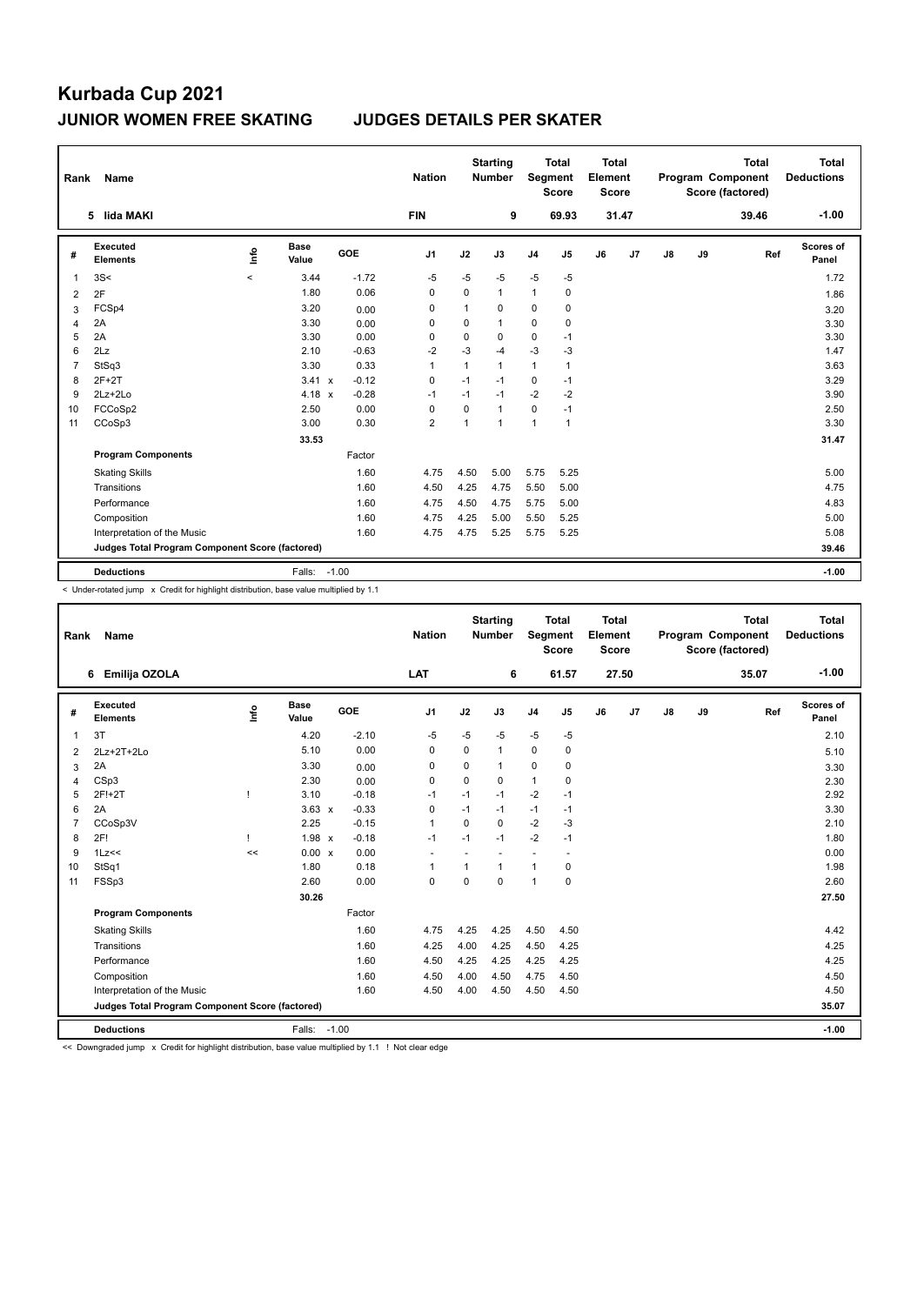| Rank           | Name                                            |                                  |                      |         | <b>Nation</b>  |                | <b>Starting</b><br><b>Number</b> |                | <b>Total</b><br>Segment<br><b>Score</b> | <b>Total</b><br>Element<br><b>Score</b> |                |               |    | <b>Total</b><br>Program Component<br>Score (factored) | <b>Total</b><br><b>Deductions</b> |
|----------------|-------------------------------------------------|----------------------------------|----------------------|---------|----------------|----------------|----------------------------------|----------------|-----------------------------------------|-----------------------------------------|----------------|---------------|----|-------------------------------------------------------|-----------------------------------|
|                | <b>Robyn FOSTER</b><br>7                        |                                  |                      |         | <b>IRL</b>     |                | 3                                |                | 61.22                                   |                                         | 25.96          |               |    | 36.26                                                 | $-1.00$                           |
| #              | <b>Executed</b><br><b>Elements</b>              | $\mathop{\mathsf{Irr}}\nolimits$ | <b>Base</b><br>Value | GOE     | J1             | J2             | J3                               | J <sub>4</sub> | J5                                      | J6                                      | J <sub>7</sub> | $\mathsf{J}8$ | J9 | Ref                                                   | <b>Scores of</b><br>Panel         |
| 1              | 2A                                              |                                  | 3.30                 | $-1.21$ | $-3$           | $-4$           | $-4$                             | $-4$           | $-2$                                    |                                         |                |               |    |                                                       | 2.09                              |
| 2              | $2A+2T$                                         |                                  | 4.60                 | 0.22    | $\overline{1}$ | 0              | 0                                | $\mathbf{1}$   | $\mathbf{1}$                            |                                         |                |               |    |                                                       | 4.82                              |
| 3              | 2S                                              |                                  | 1.30                 | 0.00    | 0              | 0              | 0                                | 0              | $\mathbf{1}$                            |                                         |                |               |    |                                                       | 1.30                              |
| 4              | FSSp3                                           |                                  | 2.60                 | $-0.26$ | 0              | $-1$           | $-1$                             | $-1$           | $-1$                                    |                                         |                |               |    |                                                       | 2.34                              |
| 5              | 2Lzq                                            | q                                | 2.10                 | $-1.05$ | $-5$           | $-5$           | $-5$                             | $-5$           | $-5$                                    |                                         |                |               |    |                                                       | 1.05                              |
| 6              | 2F!q                                            |                                  | 1.80                 | $-0.54$ | $-3$           | $-4$           | $-3$                             | $-3$           | $-3$                                    |                                         |                |               |    |                                                       | 1.26                              |
| $\overline{7}$ | StSq2                                           |                                  | 2.60                 | 0.26    | $\mathbf{1}$   | 1              | 0                                | $\mathbf{1}$   | 1                                       |                                         |                |               |    |                                                       | 2.86                              |
| 8              | 2F!+1Eu+2Sq                                     |                                  | $3.96 \times$        | $-0.60$ | $-1$           | $-4$           | $-3$                             | $-4$           | $-3$                                    |                                         |                |               |    |                                                       | 3.36                              |
| 9              | 2Lo+2Tq                                         | q                                | $3.30 \times$        | $-0.40$ | $-1$           | $-3$           | $-2$                             | $-3$           | $-2$                                    |                                         |                |               |    |                                                       | 2.90                              |
| 10             | CCoSp2                                          |                                  | 2.50                 | 0.33    | $\overline{1}$ | $\overline{2}$ | $\mathbf{1}$                     | 3              | $\mathbf{1}$                            |                                         |                |               |    |                                                       | 2.83                              |
| 11             | LSp1                                            |                                  | 1.50                 | $-0.35$ | $-1$           | $-2$           | $-4$                             | $-2$           | $-3$                                    |                                         |                |               |    |                                                       | 1.15                              |
|                |                                                 |                                  | 29.56                |         |                |                |                                  |                |                                         |                                         |                |               |    |                                                       | 25.96                             |
|                | <b>Program Components</b>                       |                                  |                      | Factor  |                |                |                                  |                |                                         |                                         |                |               |    |                                                       |                                   |
|                | <b>Skating Skills</b>                           |                                  |                      | 1.60    | 4.75           | 4.50           | 4.25                             | 5.00           | 4.50                                    |                                         |                |               |    |                                                       | 4.58                              |
|                | Transitions                                     |                                  |                      | 1.60    | 4.25           | 4.50           | 3.75                             | 4.75           | 4.25                                    |                                         |                |               |    |                                                       | 4.33                              |
|                | Performance                                     |                                  |                      | 1.60    | 4.50           | 4.50           | 4.00                             | 5.25           | 4.50                                    |                                         |                |               |    |                                                       | 4.50                              |
|                | Composition                                     |                                  |                      | 1.60    | 4.50           | 4.75           | 4.00                             | 4.75           | 4.50                                    |                                         |                |               |    |                                                       | 4.58                              |
|                | Interpretation of the Music                     |                                  |                      | 1.60    | 4.75           | 4.75           | 4.00                             | 5.00           | 4.50                                    |                                         |                |               |    |                                                       | 4.67                              |
|                | Judges Total Program Component Score (factored) |                                  |                      |         |                |                |                                  |                |                                         |                                         |                |               |    |                                                       | 36.26                             |
|                | <b>Deductions</b>                               |                                  | Falls:               | $-1.00$ |                |                |                                  |                |                                         |                                         |                |               |    |                                                       | $-1.00$                           |

x Credit for highlight distribution, base value multiplied by 1.1 ! Not clear edge q Jump landed on the quarter

| Rank           | Name                                            |      |                      |         | <b>Nation</b> |          | <b>Starting</b><br>Number | Segment        | <b>Total</b><br><b>Score</b> | <b>Total</b><br>Element<br><b>Score</b> |                |    |    | <b>Total</b><br>Program Component<br>Score (factored) | <b>Total</b><br><b>Deductions</b> |
|----------------|-------------------------------------------------|------|----------------------|---------|---------------|----------|---------------------------|----------------|------------------------------|-----------------------------------------|----------------|----|----|-------------------------------------------------------|-----------------------------------|
|                | <b>Darja REGINEVIC</b><br>8                     |      |                      |         | <b>LTU</b>    |          | $\mathbf{2}$              |                | 60.31                        |                                         | 29.84          |    |    | 31.47                                                 | $-1.00$                           |
| #              | Executed<br><b>Elements</b>                     | lnfo | <b>Base</b><br>Value | GOE     | J1            | J2       | J3                        | J <sub>4</sub> | J5                           | J6                                      | J <sub>7</sub> | J8 | J9 | Ref                                                   | <b>Scores of</b><br>Panel         |
| 1              | $3S+2T$                                         |      | 5.60                 | 0.00    | 0             | 0        | 0                         | 0              | 0                            |                                         |                |    |    |                                                       | 5.60                              |
| 2              | 3Lo<<                                           | <<   | 1.70                 | $-0.85$ | $-5$          | $-5$     | $-5$                      | $-5$           | $-5$                         |                                         |                |    |    |                                                       | 0.85                              |
| 3              | 3S                                              |      | 4.30                 | $-0.29$ | 0             | 1        | $-1$                      | $-1$           | $-1$                         |                                         |                |    |    |                                                       | 4.01                              |
| 4              | FCSp3                                           |      | 2.80                 | 0.00    | 0             | 0        | 0                         | $\mathbf 0$    | 0                            |                                         |                |    |    |                                                       | 2.80                              |
| 5              | 1A                                              |      | 1.10                 | $-0.18$ | $-1$          | $-3$     | $-1$                      | $-2$           | $-2$                         |                                         |                |    |    |                                                       | 0.92                              |
| 6              | 2A+1Eu+1F                                       |      | 4.73 $\times$        | 0.00    | 0             | $\Omega$ | 0                         | $-1$           | $\mathbf 0$                  |                                         |                |    |    |                                                       | 4.73                              |
| $\overline{7}$ | CCoSp3                                          |      | 3.00                 | 0.00    | $\Omega$      | $\Omega$ | $\Omega$                  | $\Omega$       | $\Omega$                     |                                         |                |    |    |                                                       | 3.00                              |
| 8              | StSq1                                           |      | 1.80                 | $-0.12$ | $\mathbf 0$   | $\Omega$ | $-1$                      | $-1$           | $-1$                         |                                         |                |    |    |                                                       | 1.68                              |
| 9              | $2Lz+1T$                                        |      | $2.75 \times$        | $-0.21$ | $-1$          | $-1$     | $-1$                      | $-1$           | -2                           |                                         |                |    |    |                                                       | 2.54                              |
| 10             | 2Lz                                             |      | 2.31 x               | 0.00    | 0             | 0        | $\Omega$                  | $\Omega$       | $\mathbf 0$                  |                                         |                |    |    |                                                       | 2.31                              |
| 11             | LSp1                                            |      | 1.50                 | $-0.10$ | 0             | $-1$     | $-1$                      | $\mathbf 0$    | $-1$                         |                                         |                |    |    |                                                       | 1.40                              |
|                |                                                 |      | 31.59                |         |               |          |                           |                |                              |                                         |                |    |    |                                                       | 29.84                             |
|                | <b>Program Components</b>                       |      |                      | Factor  |               |          |                           |                |                              |                                         |                |    |    |                                                       |                                   |
|                | <b>Skating Skills</b>                           |      |                      | 1.60    | 4.25          | 4.25     | 3.75                      | 4.50           | 4.25                         |                                         |                |    |    |                                                       | 4.25                              |
|                | Transitions                                     |      |                      | 1.60    | 3.50          | 4.00     | 3.50                      | 3.50           | 4.00                         |                                         |                |    |    |                                                       | 3.67                              |
|                | Performance                                     |      |                      | 1.60    | 4.00          | 4.00     | 3.25                      | 3.75           | 4.00                         |                                         |                |    |    |                                                       | 3.92                              |
|                | Composition                                     |      |                      | 1.60    | 4.00          | 4.00     | 3.50                      | 4.00           | 4.25                         |                                         |                |    |    |                                                       | 4.00                              |
|                | Interpretation of the Music                     |      |                      | 1.60    | 3.75          | 3.75     | 3.50                      | 4.00           | 4.00                         |                                         |                |    |    |                                                       | 3.83                              |
|                | Judges Total Program Component Score (factored) |      |                      |         |               |          |                           |                |                              |                                         |                |    |    |                                                       | 31.47                             |
|                | <b>Deductions</b>                               |      | Falls: -1.00         |         |               |          |                           |                |                              |                                         |                |    |    |                                                       | $-1.00$                           |

<< Downgraded jump x Credit for highlight distribution, base value multiplied by 1.1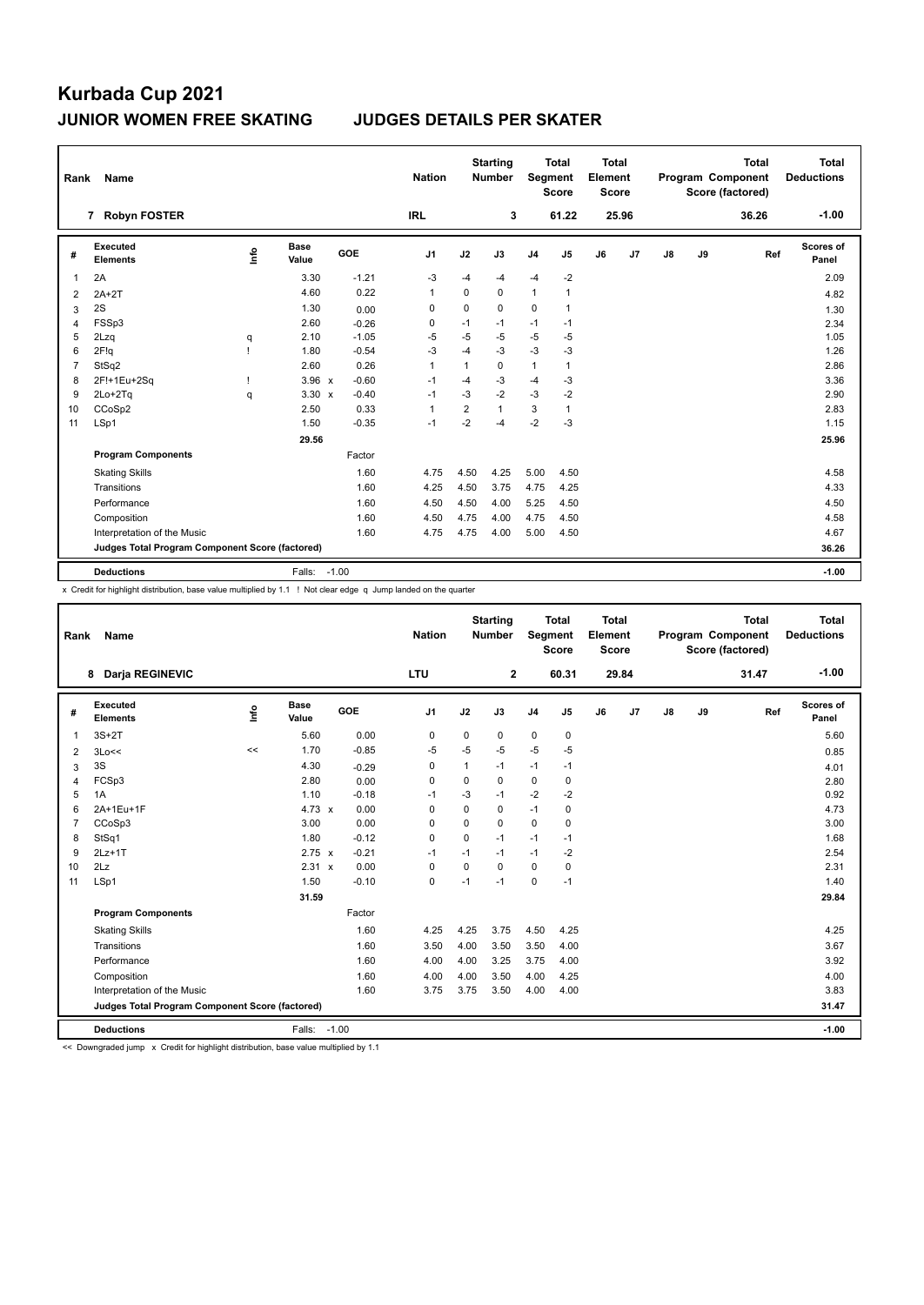| Rank           | <b>Name</b>                                     |          |                      |         | <b>Nation</b> |             | <b>Starting</b><br><b>Number</b> | Segment        | <b>Total</b><br><b>Score</b> | <b>Total</b><br>Element<br><b>Score</b> |       |    |    | <b>Total</b><br>Program Component<br>Score (factored) | <b>Total</b><br><b>Deductions</b> |
|----------------|-------------------------------------------------|----------|----------------------|---------|---------------|-------------|----------------------------------|----------------|------------------------------|-----------------------------------------|-------|----|----|-------------------------------------------------------|-----------------------------------|
|                | Sophia TKACHEVA<br>9                            |          |                      |         | <b>IRL</b>    |             | 4                                |                | 58.37                        |                                         | 24.70 |    |    | 34.67                                                 | $-1.00$                           |
| #              | Executed<br><b>Elements</b>                     | lnfo     | <b>Base</b><br>Value | GOE     | J1            | J2          | J3                               | J <sub>4</sub> | J5                           | J6                                      | J7    | J8 | J9 | Ref                                                   | <b>Scores of</b><br>Panel         |
| 1              | 3S<                                             | $\hat{}$ | 3.44                 | $-1.38$ | $-3$          | $-4$        | $-4$                             | -4             | $-4$                         |                                         |       |    |    |                                                       | 2.06                              |
| 2              | $2Lo+2T<<$                                      | <<       | 2.10                 | $-0.85$ | $-4$          | $-5$        | $-5$                             | $-5$           | $-5$                         |                                         |       |    |    |                                                       | 1.25                              |
| 3              | 1A<                                             | $\,<$    | 0.88                 | $-0.38$ | -3            | $-4$        | $-4$                             | $-5$           | $-5$                         |                                         |       |    |    |                                                       | 0.50                              |
| 4              | 2F                                              |          | 1.80                 | 0.00    | 0             | 0           | 0                                | 0              | 0                            |                                         |       |    |    |                                                       | 1.80                              |
| 5              | 2Lz                                             |          | 2.10                 | $-1.05$ | -5            | $-5$        | $-5$                             | $-5$           | $-5$                         |                                         |       |    |    |                                                       | 1.05                              |
| 6              | FSSp4                                           |          | 3.00                 | 0.00    | 0             | $\Omega$    | 0                                | $\pmb{0}$      | 0                            |                                         |       |    |    |                                                       | 3.00                              |
| $\overline{7}$ | StSq1                                           |          | 1.80                 | 0.00    | 0             | 1           | 0                                | 0              | 0                            |                                         |       |    |    |                                                       | 1.80                              |
| 8              | $2F+2T$                                         |          | 3.41 x               | $-0.12$ | $-1$          | $\mathbf 0$ | 0                                | $-1$           | $-1$                         |                                         |       |    |    |                                                       | 3.29                              |
| 9              | 2Lz+1Eu+2S                                      |          | 4.29 $\times$        | $-0.28$ | $-2$          | $-1$        | $-1$                             | $-2$           | $-1$                         |                                         |       |    |    |                                                       | 4.01                              |
| 10             | CCoSp4                                          |          | 3.50                 | 0.12    | 0             | 1           | 0                                | $\mathbf{1}$   | 0                            |                                         |       |    |    |                                                       | 3.62                              |
| 11             | LSp3                                            |          | 2.40                 | $-0.08$ | 0             | 1           | $\Omega$                         | $-1$           | $-1$                         |                                         |       |    |    |                                                       | 2.32                              |
|                |                                                 |          | 28.72                |         |               |             |                                  |                |                              |                                         |       |    |    |                                                       | 24.70                             |
|                | <b>Program Components</b>                       |          |                      | Factor  |               |             |                                  |                |                              |                                         |       |    |    |                                                       |                                   |
|                | <b>Skating Skills</b>                           |          |                      | 1.60    | 4.50          | 4.50        | 4.25                             | 4.50           | 4.50                         |                                         |       |    |    |                                                       | 4.50                              |
|                | Transitions                                     |          |                      | 1.60    | 4.00          | 4.25        | 3.75                             | 4.50           | 4.25                         |                                         |       |    |    |                                                       | 4.17                              |
|                | Performance                                     |          |                      | 1.60    | 4.25          | 4.50        | 4.00                             | 4.25           | 4.25                         |                                         |       |    |    |                                                       | 4.25                              |
|                | Composition                                     |          |                      | 1.60    | 4.25          | 4.25        | 4.00                             | 4.50           | 4.50                         |                                         |       |    |    |                                                       | 4.33                              |
|                | Interpretation of the Music                     |          |                      | 1.60    | 4.50          | 4.50        | 4.00                             | 4.50           | 4.25                         |                                         |       |    |    |                                                       | 4.42                              |
|                | Judges Total Program Component Score (factored) |          |                      |         |               |             |                                  |                |                              |                                         |       |    |    |                                                       | 34.67                             |
|                | <b>Deductions</b>                               |          | Falls:               | $-1.00$ |               |             |                                  |                |                              |                                         |       |    |    |                                                       | $-1.00$                           |

< Under-rotated jump << Downgraded jump x Credit for highlight distribution, base value multiplied by 1.1

| Rank           | Name                                            |                                  |                      |         | <b>Nation</b>  |                | <b>Starting</b><br><b>Number</b> | Segment        | <b>Total</b><br><b>Score</b> | <b>Total</b><br>Element<br><b>Score</b> |       |    |    | <b>Total</b><br>Program Component<br>Score (factored) | Total<br><b>Deductions</b> |
|----------------|-------------------------------------------------|----------------------------------|----------------------|---------|----------------|----------------|----------------------------------|----------------|------------------------------|-----------------------------------------|-------|----|----|-------------------------------------------------------|----------------------------|
|                | <b>Lueta SILINA</b><br>10                       |                                  |                      |         | LAT            |                | 5                                |                | 56.94                        |                                         | 21.88 |    |    | 35.06                                                 | 0.00                       |
| #              | Executed<br><b>Elements</b>                     | $\mathop{\mathsf{Int}}\nolimits$ | <b>Base</b><br>Value | GOE     | J <sub>1</sub> | J2             | J3                               | J <sub>4</sub> | J5                           | J6                                      | J7    | J8 | J9 | Ref                                                   | <b>Scores of</b><br>Panel  |
| $\mathbf{1}$   | 1S                                              |                                  | 0.40                 | $-0.19$ | $-4$           | $-5$           | $-5$                             | $-5$           | $-4$                         |                                         |       |    |    |                                                       | 0.21                       |
| 2              | 1A                                              |                                  | 1.10                 | 0.11    | $\mathbf{1}$   | 1              | $\mathbf{1}$                     | $\mathbf{1}$   | 1                            |                                         |       |    |    |                                                       | 1.21                       |
| 3              | 2Lze+2T+2Log                                    | q                                | 4.68                 | $-0.57$ | $-1$           | $-4$           | $-2$                             | $-4$           | $-4$                         |                                         |       |    |    |                                                       | 4.11                       |
| 4              | 2F                                              |                                  | 1.80                 | 0.12    | $\mathbf{1}$   | $\mathbf{1}$   | 0                                | $\mathbf{1}$   | 0                            |                                         |       |    |    |                                                       | 1.92                       |
| 5              | FSSp3                                           |                                  | 2.60                 | 0.09    | 1              | $\mathbf 0$    | $\mathbf{1}$                     | $\mathbf 0$    | $\mathbf 0$                  |                                         |       |    |    |                                                       | 2.69                       |
| 6              | StSq2                                           |                                  | 2.60                 | 0.17    | 0              | $\overline{1}$ | 0                                | $\mathbf{1}$   |                              |                                         |       |    |    |                                                       | 2.77                       |
| $\overline{7}$ | CCoSp2V                                         |                                  | 1.88                 | 0.19    | $\mathbf{1}$   | $\overline{1}$ | $\mathbf{1}$                     | $\overline{2}$ | 1                            |                                         |       |    |    |                                                       | 2.07                       |
| 8              | 1A                                              |                                  | $1.21 \times$        | 0.04    | 0              | 1              | $\mathbf{1}$                     | $\mathbf 0$    | $\Omega$                     |                                         |       |    |    |                                                       | 1.25                       |
| 9              | $2F+2T<<$                                       | <<                               | 2.42 x               | $-0.78$ | -4             | $-5$           | $-5$                             | $-4$           | $-4$                         |                                         |       |    |    |                                                       | 1.64                       |
| 10             | 2Lz!                                            |                                  | 2.31 x               | $-0.14$ | $\mathbf 0$    | $-1$           | $\Omega$                         | $-2$           | $-1$                         |                                         |       |    |    |                                                       | 2.17                       |
| 11             | LSp2                                            |                                  | 1.90                 | $-0.06$ | $\mathbf{1}$   | $-1$           | 0                                | $-1$           | $\mathbf 0$                  |                                         |       |    |    |                                                       | 1.84                       |
|                |                                                 |                                  | 22.90                |         |                |                |                                  |                |                              |                                         |       |    |    |                                                       | 21.88                      |
|                | <b>Program Components</b>                       |                                  |                      | Factor  |                |                |                                  |                |                              |                                         |       |    |    |                                                       |                            |
|                | <b>Skating Skills</b>                           |                                  |                      | 1.60    | 4.50           | 4.50           | 4.25                             | 4.75           | 4.50                         |                                         |       |    |    |                                                       | 4.50                       |
|                | Transitions                                     |                                  |                      | 1.60    | 4.25           | 4.00           | 4.00                             | 4.50           | 4.50                         |                                         |       |    |    |                                                       | 4.25                       |
|                | Performance                                     |                                  |                      | 1.60    | 4.50           | 4.25           | 4.00                             | 4.75           | 4.25                         |                                         |       |    |    |                                                       | 4.33                       |
|                | Composition                                     |                                  |                      | 1.60    | 4.50           | 4.50           | 4.25                             | 4.50           | 4.50                         |                                         |       |    |    |                                                       | 4.50                       |
|                | Interpretation of the Music                     |                                  |                      | 1.60    | 4.25           | 4.25           | 4.00                             | 4.50           | 4.50                         |                                         |       |    |    |                                                       | 4.33                       |
|                | Judges Total Program Component Score (factored) |                                  |                      |         |                |                |                                  |                |                              |                                         |       |    |    |                                                       | 35.06                      |
|                | <b>Deductions</b>                               |                                  |                      |         |                |                |                                  |                |                              |                                         |       |    |    |                                                       | 0.00                       |

<< Downgraded jump x Credit for highlight distribution, base value multiplied by 1.1 e Wrong edge ! Not clear edge q Jump landed on the quarter